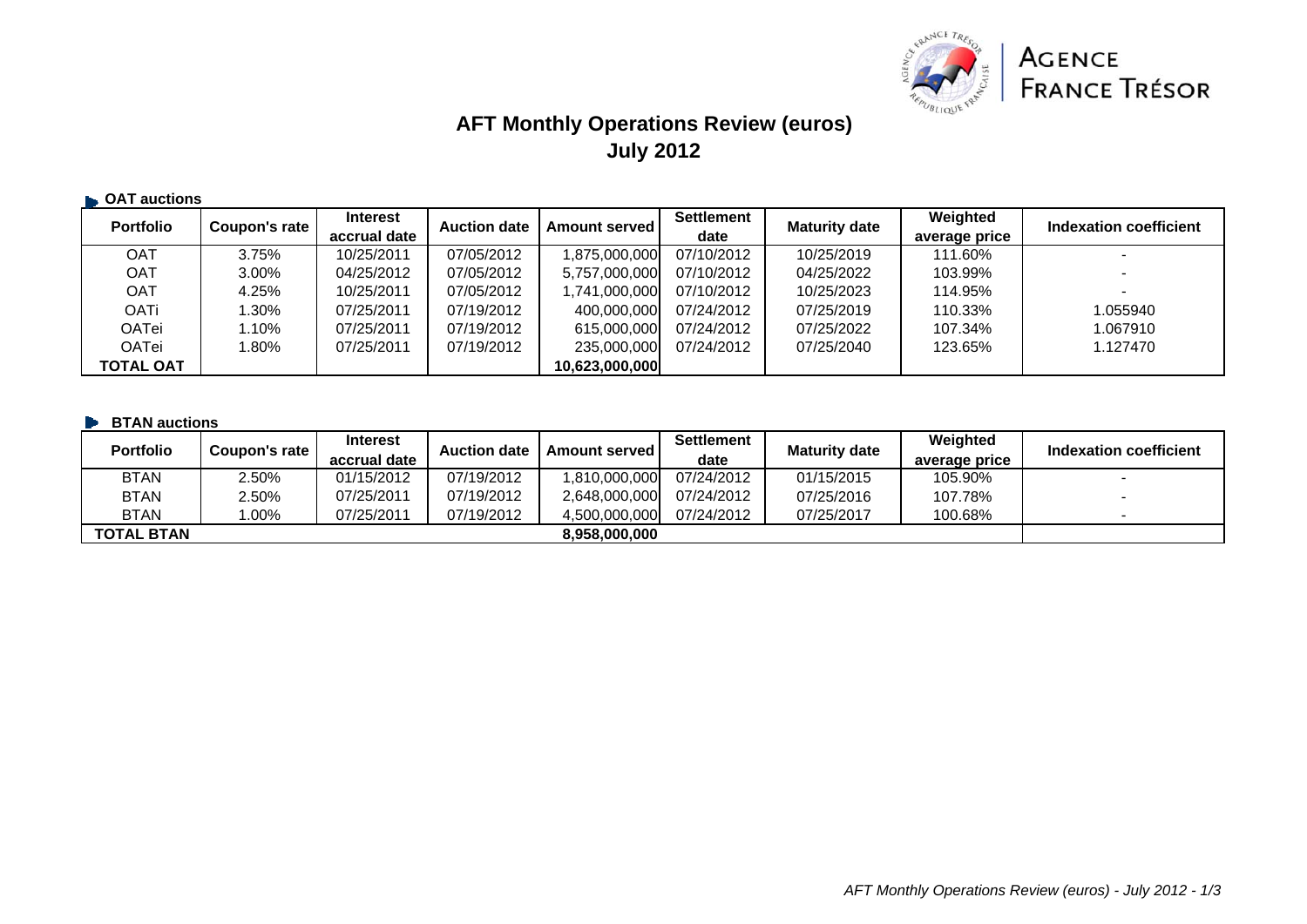

| $\blacksquare$ BTF auctions |                     |              |                                            |                 |                      |                                        |
|-----------------------------|---------------------|--------------|--------------------------------------------|-----------------|----------------------|----------------------------------------|
| <b>Portfolio</b>            | <b>Auction date</b> | Term (weeks) | <b>Amount</b><br>served ( <del>C</del> bn) | Settlement date | <b>Maturity date</b> | <b>Weighted average</b><br>rate $(\%)$ |
|                             |                     |              |                                            |                 |                      |                                        |
| <b>BTF</b>                  | 07/02/2012          | 12           | 4,665                                      | 07/05/2012      | 09/27/2012           | 0.048                                  |
| <b>BTF</b>                  | 07/02/2012          | 25           | 2,086                                      | 07/05/2012      | 12/27/2012           | 0.096                                  |
| <b>BTF</b>                  | 07/02/2012          | 51           | 1,796                                      | 07/05/2012      | 06/27/2013           | 0.163                                  |
| <b>BTF</b>                  | 07/09/2012          | 13           | 4,110                                      | 07/12/2012      | 10/11/2012           | $-0.005$                               |
| <b>BTF</b>                  | 07/09/2012          | 24           | 2,121                                      | 07/12/2012      | 12/27/2012           | $-0.006$                               |
| <b>BTF</b>                  | 07/09/2012          | 50           | 1,978                                      | 07/12/2012      | 06/27/2013           | 0.013                                  |
| <b>BTF</b>                  | 07/16/2012          | 12           | 4,001                                      | 07/19/2012      | 10/11/2012           | $-0.015$                               |
| <b>BTF</b>                  | 07/16/2012          | 23           | 1.797                                      | 07/19/2012      | 12/27/2012           | $-0.011$                               |
| <b>BTF</b>                  | 07/16/2012          | 49           | 1,802                                      | 07/19/2012      | 06/27/2013           | $-0.002$                               |
| <b>BTF</b>                  | 07/23/2012          | 13           | 3,993                                      | 07/26/2012      | 10/25/2012           | $-0.020$                               |
| <b>BTF</b>                  | 07/23/2012          | 22           | 1,503                                      | 07/26/2012      | 12/27/2012           | 0.002                                  |
| <b>BTF</b>                  | 07/23/2012          | 52           | 2,086                                      | 07/26/2012      | 07/25/2013           | 0.018                                  |
| <b>BTF</b>                  | 07/30/2012          | 12           | 3,933                                      | 08/02/2012      | 10/25/2012           | $-0.010$                               |
| <b>BTF</b>                  | 07/30/2012          | 25           | 2,008                                      | 08/02/2012      | 01/24/2013           | $-0.004$                               |
| <b>BTF</b>                  | 07/30/2012          | 51           | 1,516                                      | 08/02/2012      | 07/25/2013           | $-0.008$                               |
| <b>TOTAL BTF</b>            |                     |              | 39,395                                     |                 |                      |                                        |